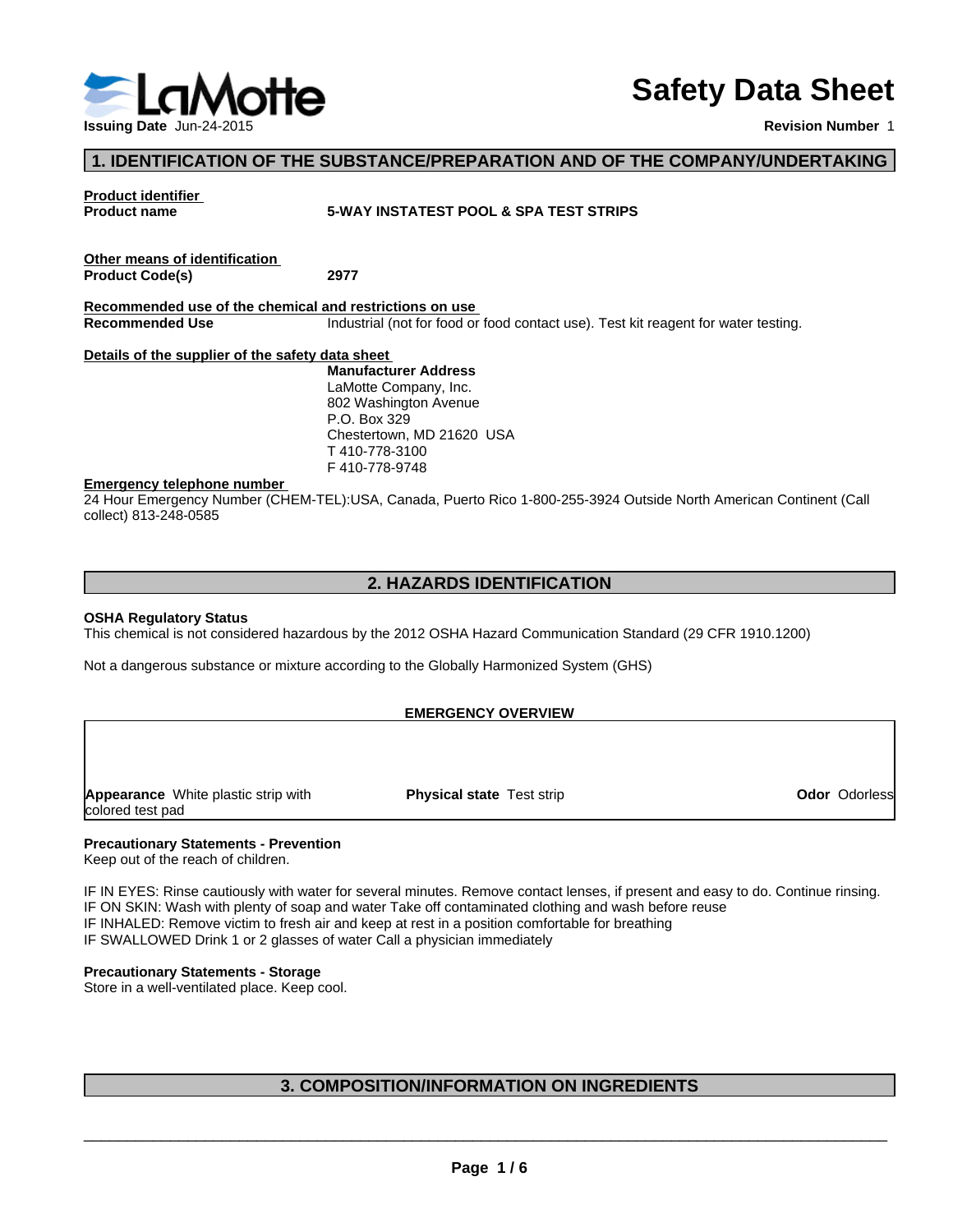This product is exempt from the MSDS requirement since it is defined as an "article" per 29 CFR 1910.1200(b)(6)(v). "Article" means a manufactured item other than a fluid or particle: (i) which is formed to a specific shape or design during manufacture; (ii) which has end use function(s) dependent in whole or in part upon its shape or design during end use; and (iii) which under normal conditions of use does not release more than very small quantities, e.g., minute or trace amounts of a hazardous chemical, and does not pose a physical hazard or health risk to employees.

 $\overline{\phantom{a}}$  ,  $\overline{\phantom{a}}$  ,  $\overline{\phantom{a}}$  ,  $\overline{\phantom{a}}$  ,  $\overline{\phantom{a}}$  ,  $\overline{\phantom{a}}$  ,  $\overline{\phantom{a}}$  ,  $\overline{\phantom{a}}$  ,  $\overline{\phantom{a}}$  ,  $\overline{\phantom{a}}$  ,  $\overline{\phantom{a}}$  ,  $\overline{\phantom{a}}$  ,  $\overline{\phantom{a}}$  ,  $\overline{\phantom{a}}$  ,  $\overline{\phantom{a}}$  ,  $\overline{\phantom{a}}$ 

# **4. FIRST AID MEASURES**

| <b>First Aid Measures</b> |                                                                                                                                 |
|---------------------------|---------------------------------------------------------------------------------------------------------------------------------|
| <b>General advice</b>     | No hazards which require special first aid measures.                                                                            |
| Eye contact               | Rinse thoroughly with water as necessary.                                                                                       |
| <b>Skin contact</b>       | Wash skin with soap and water.                                                                                                  |
| <b>Inhalation</b>         | Not Applicable.                                                                                                                 |
| <b>Ingestion</b>          | Consult a physician. White plastic strip is indigestable, may cause gastrointestinal<br>discomfort if many have been swallowed. |

# **5. FIRE-FIGHTING MEASURES**

#### **Suitable extinguishing media**

Water spray, dry chemical, carbon dioxide (CO<sub>2</sub>), or foam.

#### **Protective equipment and precautions for firefighters**

As in any fire, wear self-contained breathing apparatus pressure-demand, MSHA/NIOSH (approved or equivalent) and full protective gear.

|                                                              | <b>6. ACCIDENTAL RELEASE MEASURES</b>                                                                                                                                                                     |
|--------------------------------------------------------------|-----------------------------------------------------------------------------------------------------------------------------------------------------------------------------------------------------------|
|                                                              | Personal precautions, protective equipment and emergency procedures                                                                                                                                       |
| <b>Personal precautions</b>                                  | Avoid contact with eyes, skin and clothing.                                                                                                                                                               |
| <b>Environmental precautions</b>                             | See Section 12 for additional Ecological Information.                                                                                                                                                     |
| Methods and material for containment and cleaning up         |                                                                                                                                                                                                           |
| <b>Methods for containment</b>                               | Not Applicable.                                                                                                                                                                                           |
| Methods for cleaning up                                      | Sweep up and shovel into suitable containers for disposal. After cleaning, flush away traces<br>with water.                                                                                               |
|                                                              | 7. HANDLING AND STORAGE                                                                                                                                                                                   |
| <b>Precautions for safe handling</b>                         |                                                                                                                                                                                                           |
| <b>Handling</b>                                              | Handle in accordance with good industrial hygiene and safety practice. Prevent contact with<br>skin, eyes, and clothing. Do not taste or swallow. Do not eat, drink, or smoke when using<br>this product. |
| Conditions for safe storage, including any incompatibilities |                                                                                                                                                                                                           |
| <b>Storage</b>                                               | Keep containers tightly closed in a dry, cool and well-ventilated place. Keep out of the reach<br>of children. Protect from moisture.                                                                     |
| <b>Incompatible Products</b>                                 | Not Applicable.                                                                                                                                                                                           |
|                                                              |                                                                                                                                                                                                           |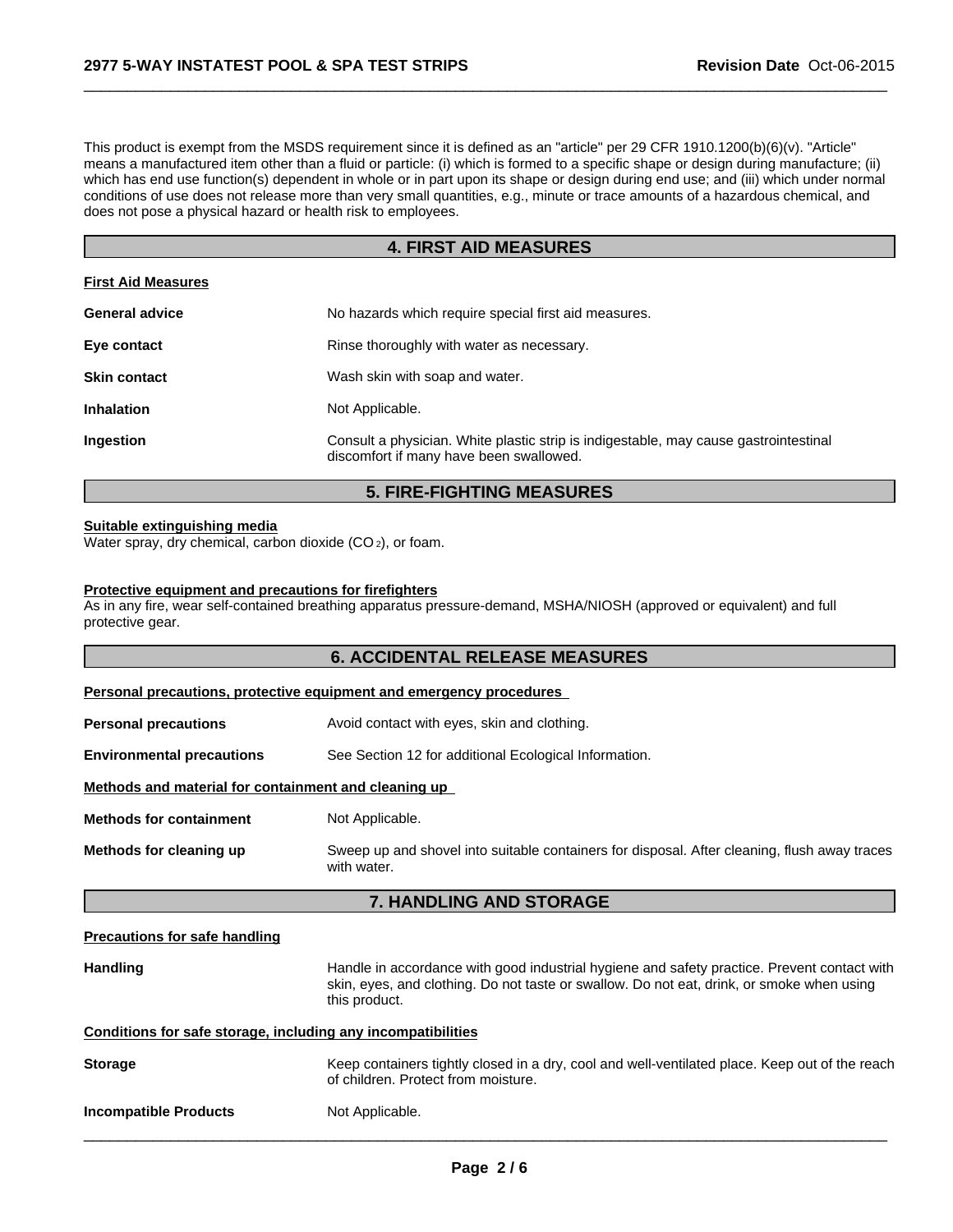# **8. EXPOSURE CONTROLS/PERSONAL PROTECTION**

 $\overline{\phantom{a}}$  ,  $\overline{\phantom{a}}$  ,  $\overline{\phantom{a}}$  ,  $\overline{\phantom{a}}$  ,  $\overline{\phantom{a}}$  ,  $\overline{\phantom{a}}$  ,  $\overline{\phantom{a}}$  ,  $\overline{\phantom{a}}$  ,  $\overline{\phantom{a}}$  ,  $\overline{\phantom{a}}$  ,  $\overline{\phantom{a}}$  ,  $\overline{\phantom{a}}$  ,  $\overline{\phantom{a}}$  ,  $\overline{\phantom{a}}$  ,  $\overline{\phantom{a}}$  ,  $\overline{\phantom{a}}$ 

**Control parameters** 

| Appropriate engineering controls                                      |                                                     |  |  |
|-----------------------------------------------------------------------|-----------------------------------------------------|--|--|
| <b>Engineering Measures</b>                                           | None under normal use conditions.                   |  |  |
| Individual protection measures, such as personal protective equipment |                                                     |  |  |
| <b>Eye/Face Protection</b>                                            | No special protective equipment required.           |  |  |
| Skin and body protection                                              | No special protective equipment required.           |  |  |
| <b>Hygiene Measures</b>                                               | Do not eat, drink or smoke when using this product. |  |  |

# **9. PHYSICAL AND CHEMICAL PROPERTIES**

#### **Information on basic physical and chemical properties**

| <b>Physical state</b>            | Test strip                                     |                          |          |
|----------------------------------|------------------------------------------------|--------------------------|----------|
| Appearance                       | White plastic strip with colored test pad Odor |                          | Odorless |
|                                  |                                                |                          |          |
| <b>Property</b>                  | <b>Values</b>                                  | Remarks • Method         |          |
|                                  |                                                |                          |          |
| рH                               |                                                | No information available |          |
| Melting point / freezing point   | No information available                       |                          |          |
| Boiling point / boiling range    | No information available                       |                          |          |
| <b>Flash point</b>               | No information available                       |                          |          |
| <b>Evaporation rate</b>          |                                                |                          |          |
| Flammability (solid, gas)        | No information available                       |                          |          |
| <b>Flammability Limit in Air</b> |                                                |                          |          |
| <b>Upper flammability limit:</b> | No information available                       |                          |          |
| Lower flammability limit:        | No information available                       |                          |          |
| Vapor pressure                   | No information available                       |                          |          |
| <b>Vapor density</b>             | No information available                       |                          |          |
| <b>Specific gravity</b>          | No information available                       |                          |          |
| <b>Water solubility</b>          | No information available                       |                          |          |
| Solubility in other solvents     | No information available                       |                          |          |
| <b>Partition coefficient</b>     | No information available                       |                          |          |
| <b>Autoignition temperature</b>  | No information available                       |                          |          |
| <b>Decomposition temperature</b> | No information available                       |                          |          |
| <b>Kinematic viscosity</b>       | No information available                       |                          |          |
| <b>Dynamic viscosity</b>         | No information available                       |                          |          |
| <b>Explosive properties</b>      | No information available                       |                          |          |
| <b>Oxidizing properties</b>      | No information available                       |                          |          |
| <b>Other Information</b>         |                                                |                          |          |
|                                  |                                                |                          |          |
| Softening point                  | No information available                       |                          |          |
| Molecular weight                 | No information available                       |                          |          |
| <b>VOC Content (%)</b>           | No information available                       |                          |          |
| <b>Density</b>                   | No information available                       |                          |          |
| <b>Bulk density</b>              | No information available                       |                          |          |
|                                  |                                                |                          |          |

## **10. STABILITY AND REACTIVITY**

**Stability** Stable.<br> **Stable.**<br> **Hazardous Reactions** 

None under normal processing.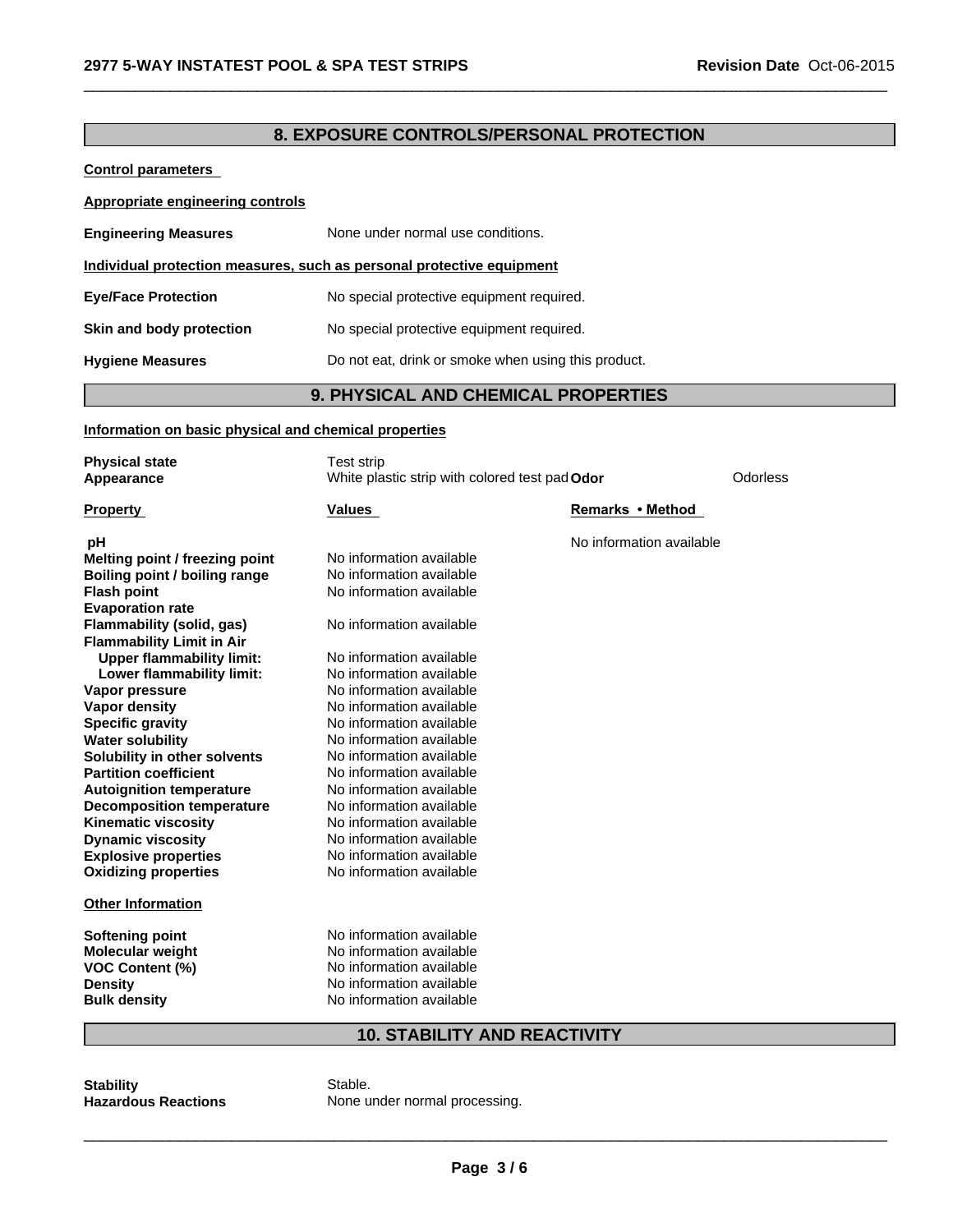**Hazardous polymerization** Hazardous polymerization does not occur.

**Incompatible materials Hazardous decomposition products** None known.

**Conditions to avoid** Exposure to air or moisture over prolonged periods.<br> **Incompatible materials** Not Applicable.

**11. TOXICOLOGICAL INFORMATION**

**Product Information** Product does not present an acute toxicity hazard based on known or supplied information

 $\overline{\phantom{a}}$  ,  $\overline{\phantom{a}}$  ,  $\overline{\phantom{a}}$  ,  $\overline{\phantom{a}}$  ,  $\overline{\phantom{a}}$  ,  $\overline{\phantom{a}}$  ,  $\overline{\phantom{a}}$  ,  $\overline{\phantom{a}}$  ,  $\overline{\phantom{a}}$  ,  $\overline{\phantom{a}}$  ,  $\overline{\phantom{a}}$  ,  $\overline{\phantom{a}}$  ,  $\overline{\phantom{a}}$  ,  $\overline{\phantom{a}}$  ,  $\overline{\phantom{a}}$  ,  $\overline{\phantom{a}}$ 

## **Information on likely routes of exposure**

**Inhalation** Not an expected route of exposure. **Eye contact** May cause temporary eye irritation.<br> **Skin contact May cause sking the Skin contact CO** Repeated exposure may cause skin **Skin contact** Repeated exposure may cause skin dryness or cracking. **Ingestion** May cause gastrointestinal discomfort if consumed in large amounts. Plastic strip is indigestable.

## **Component Information**

**Information on toxicological effects** 

# **12. ECOLOGICAL INFORMATION**

## **Ecotoxicity**

## **Persistence and degradability**

No information available.

## **Bioaccumulation/Accumulation**

No information available.

# **13. DISPOSAL CONSIDERATIONS**

| <b>Disposal Methods</b>       | Dispose of waste product or used containers according to local regulations. This material,<br>as supplied, is not a hazardous waste according to Federal regulations (40 CFR 261). This<br>material could become a hazardous waste if it is mixed with or otherwise comes in contact<br>with a hazardous waste, if chemical additions are made to this material, or if the material is<br>processed or otherwise altered. Consult 40 CFR 261 to determine whether the altered<br>material is a hazardous waste. Consult the appropriate state, regional, or local regulations<br>for additional requirements. |
|-------------------------------|---------------------------------------------------------------------------------------------------------------------------------------------------------------------------------------------------------------------------------------------------------------------------------------------------------------------------------------------------------------------------------------------------------------------------------------------------------------------------------------------------------------------------------------------------------------------------------------------------------------|
| <b>Contaminated packaging</b> | Do not reuse empty containers.                                                                                                                                                                                                                                                                                                                                                                                                                                                                                                                                                                                |

# **14. TRANSPORT INFORMATION**

| <b>DOT</b>      | Not regulated |  |
|-----------------|---------------|--|
| <b>ICAO</b>     | Not regulated |  |
| <b>IATA</b>     | Not regulated |  |
| <b>IMDG/IMO</b> | Not regulated |  |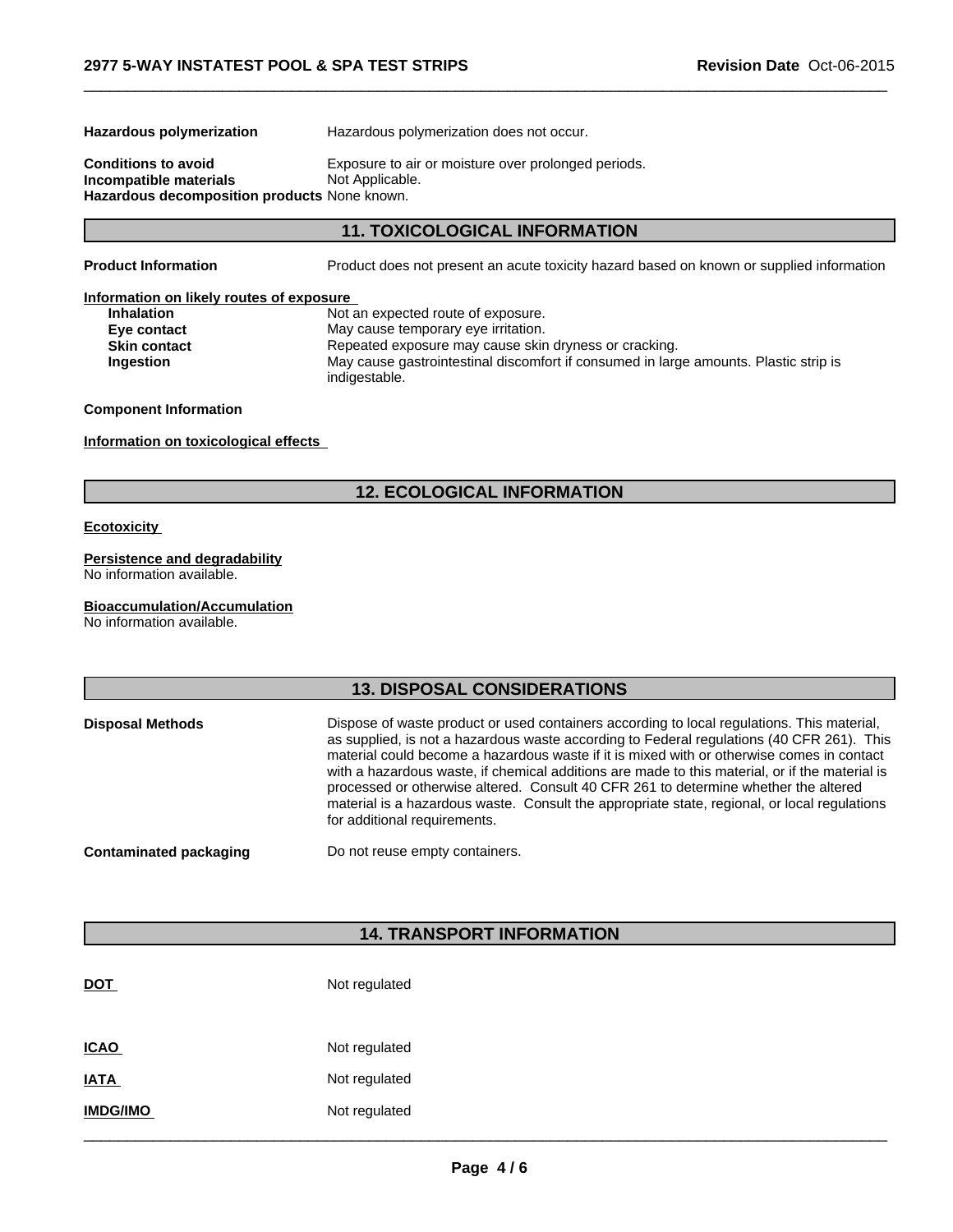| <b>RID</b><br>$ -$ | Not regulated |
|--------------------|---------------|
|                    |               |

**ADR** Not regulated

## **15. REGULATORY INFORMATION**

 $\overline{\phantom{a}}$  ,  $\overline{\phantom{a}}$  ,  $\overline{\phantom{a}}$  ,  $\overline{\phantom{a}}$  ,  $\overline{\phantom{a}}$  ,  $\overline{\phantom{a}}$  ,  $\overline{\phantom{a}}$  ,  $\overline{\phantom{a}}$  ,  $\overline{\phantom{a}}$  ,  $\overline{\phantom{a}}$  ,  $\overline{\phantom{a}}$  ,  $\overline{\phantom{a}}$  ,  $\overline{\phantom{a}}$  ,  $\overline{\phantom{a}}$  ,  $\overline{\phantom{a}}$  ,  $\overline{\phantom{a}}$ 

| <b>International Inventories</b> |                 |
|----------------------------------|-----------------|
| <b>TSCA</b>                      | Does not comply |
| <b>DSL/NDSL</b>                  | Does not comply |
| <b>EINECS/ELINCS</b>             | Does not comply |
| <b>ENCS</b>                      | Does not comply |
| <b>IECSC</b>                     | Does not comply |
| <b>KECL</b>                      | Does not comply |
| <b>PICCS</b>                     | Does not comply |
| <b>AICS</b>                      | Does not comply |

#### **Legend:**

**TSCA** - United States Toxic Substances Control Act Section 8(b) Inventory **DSL/NDSL** - Canadian Domestic Substances List/Non-Domestic Substances List **EINECS/ELINCS** - European Inventory of Existing Chemical Substances/European List of Notified Chemical Substances **ENCS** - Japan Existing and New Chemical Substances **IECSC** - China Inventory of Existing Chemical Substances **KECL** - Korean Existing and Evaluated Chemical Substances **PICCS** - Philippines Inventory of Chemicals and Chemical Substances **AICS** - Australian Inventory of Chemical Substances

## **US Federal Regulations**

#### **SARA 313**

Section 313 of Title III of the Superfund Amendments and Reauthorization Act of 1986 (SARA). This product does not contain any chemicals which are subject to the reporting requirements of the Act and Title 40 of the Code of Federal Regulations, Part 372

| <b>SARA 311/312 Hazard Categories</b> |  |
|---------------------------------------|--|
|---------------------------------------|--|

| Acute health hazard               | N٥  |  |
|-----------------------------------|-----|--|
| <b>Chronic Health Hazard</b>      | Nο  |  |
| Fire hazard                       | Nο  |  |
| Sudden release of pressure hazard | No. |  |
| <b>Reactive Hazard</b>            | Nο  |  |

## **CWA (Clean Water Act)**

This product does not contain any substances regulated as pollutants pursuant to the Clean Water Act (40 CFR 122.21 and 40 CFR 122.42)

#### **CERCLA**

This material, as supplied, does not contain any substances regulated as hazardous substances under the Comprehensive Environmental Response Compensation and Liability Act (CERCLA) (40 CFR 302) or the Superfund Amendments and Reauthorization Act (SARA) (40 CFR 355). There may be specific reporting requirements at the local, regional, or state level pertaining to releases of this material

## **US State Regulations**

## **California Proposition 65**

This product does not contain any Proposition 65 chemicals **U.S. State Right-to-Know Regulations**

## **CPSC (Consumer Product Safety Commission) - Specially Regulated Substances**

# **16. OTHER INFORMATION**